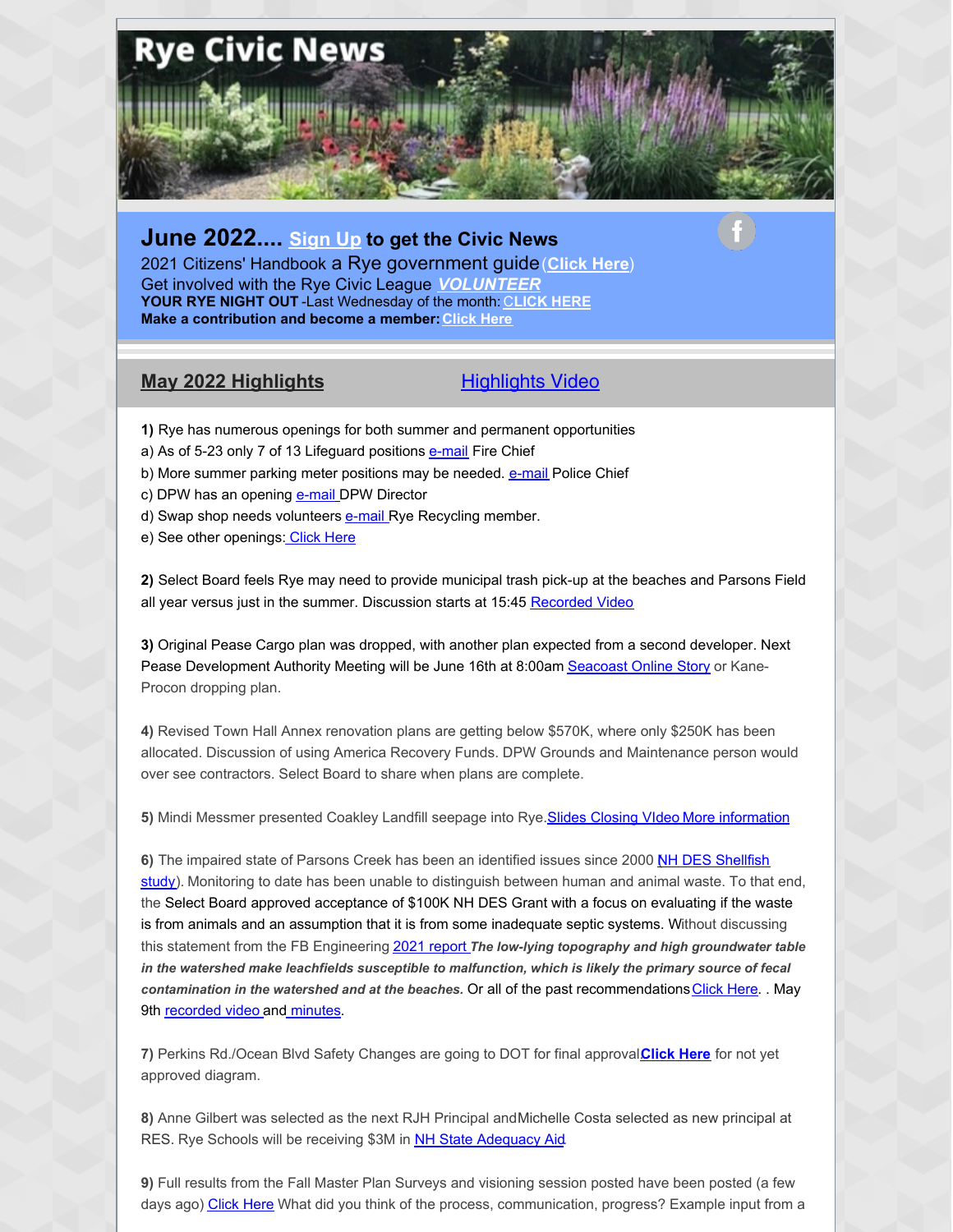few residents [Click](https://ryecivicleague.org/wp-content/uploads/2022/06/Master-Plan-Process-comments-June-2022.pdf) Here, More detail in #13 of the May 23rd Select Board meeting section.

1**0)** Portsmouth DPW and Engineer will be presenting to Rye Select Board and Sewer Commission about what it will take to expand the Portsmouth Sewer to Rye. **[Click](https://ryecivicleague.org/wp-content/uploads/2022/06/Ryes-Route-1-Lafayette-Road-June-1-2022-Draft.pdf) Here** for draft overview of what is happening on Rt. 1. (see below).

**11)** Year to Date relief granted 61 times. 22 in Wetlands or buffers. 3 Demolitions. More [Information](https://ryecivicleague.org/wp-content/uploads/2022/06/May-ZBA.pdf)

#### **NEWISH in Rye & Your Rye Night Out: [Click](https://ryecivicleague.org/?p=6194) Here**

If you are newish in Rye or know people who have recently moved to Rye, join the RCL Board and others at:

**June 30th at 7pm Kooks - Ocean Blvd (near Wallis Rd. Extension beach)** This will be a social activity, just like the open public discussions each month at the conclusion of the RCL monthly meeting.

#### **Open Town Board Positions: [Click](https://www.town.rye.nh.us/sites/g/files/vyhlif3751/f/uploads/volunteer_opportunities_36.pdf) Here**

|                                                   | Rye Historic District Commission  1 Alternate Vacancies and 1 Member vacancy |
|---------------------------------------------------|------------------------------------------------------------------------------|
|                                                   |                                                                              |
| Recycling Education Committee  2 Member Vacancies |                                                                              |
| Recreation Commission                             | 2 Member Vacancies                                                           |
| Demolition Review Committee.                      | 1 Alternate vacancy                                                          |
| Heritage Commission.                              | 1 Member vacancy                                                             |
|                                                   |                                                                              |

#### General Announcements

**1)** Town Fireworks are on **Friday, July 1st 7pm** Parson's Field (moving back to July 4th next year)

**2)** PDA was collecting comments on the Rye Harbor Parking Study, while they were due May 31st, the RCL just learned of this as it was not announced at meetings: [Click](https://peasedev.org/wp-content/uploads/2022/04/Rye-parking-invite-to-comment-website_1-002.pdf) Here

**3)** Portsmouth Recreation Needs [assessment](https://www.surveymonkey.com/r/PortsmouthRecreationalNeedsAnalysis) survey. At the bottom you check if you are a Portsmouth Resident or not.

**4)** Town Museum celebrating its 20th anniversary with a new exhibit. Reception**July 2nd, 4-6pm** at museum.

5**)** Rye PTA Golf Tournament September 27th. [Flyer](https://ryecivicleague.org/wp-content/uploads/2022/06/PTA-Golf-Tournament.jpg) [Sign-Up](https://my.cheddarup.com/c/res-fundraiser-golf-tournament) Here

**6)** Rye Author Mark Sorenson May 24th Recorded Video[Click](https://townhallstreams.com/stream.php?location_id=66&id=45656) Here

**7)** Lifting up LCBTQIA Plus Youth May 26th Recoded Vide[oClick](https://townhallstreams.com/stream.php?location_id=66&id=45720) Here lude hands-on games, educational activities, naturalist-led tide pooling sessions, food trucks, and more!

8) Have a home built before 1901? Learn what is being done by Rye Advocates [Click](https://ryecivicleague.org/?p=5823) Here

**9)** Rye PTA, Rye Education Fund and Civic League Presidents explain their groups Click Here

10) Assessment Data: Online views of town lots [Click](https://www.town.rye.nh.us/assessing-department/pages/2022-revaluation-information) Here 2022 Process Information Click Here

**11)** GIS Town Mapping Software Presentation Video: [Click](http://r20.rs6.net/tn.jsp?t=xkvxbzabb.0.0.dyij4jiab.0&id=preview&r=3&p=http%3A%2F%2Fwww.townhallstreams.com%2Flocations%2Frye-public-library%2Fevents%2F24445%2Frye_public_library2) Here RCL [Conservation](http://r20.rs6.net/tn.jsp?t=xkvxbzabb.0.0.dyij4jiab.0&id=preview&r=3&p=https%3A%2F%2Fryecivicleague.org%2F%3Fp%3D4283) Commission notes on how to find properties with the Rye GIS mapping.

## Calendar of Upcoming Meetings

TOWN Meetings will be at the Town Hall unless otherwise noted. Please check the agendas as locations are changing with the Covid 19 restrictions removed. June 6th: Recreation Commission .................... June 21st: Mosquito Control June 7th: Long Range Planning .......................June 21st: Recycling Education June 7th Energy Committee ............................June 29th: Select Board June 8th: Historic District. June 9th: Rules and Regulations. June 9th: Conservation Commission . June 13th: Select Board ...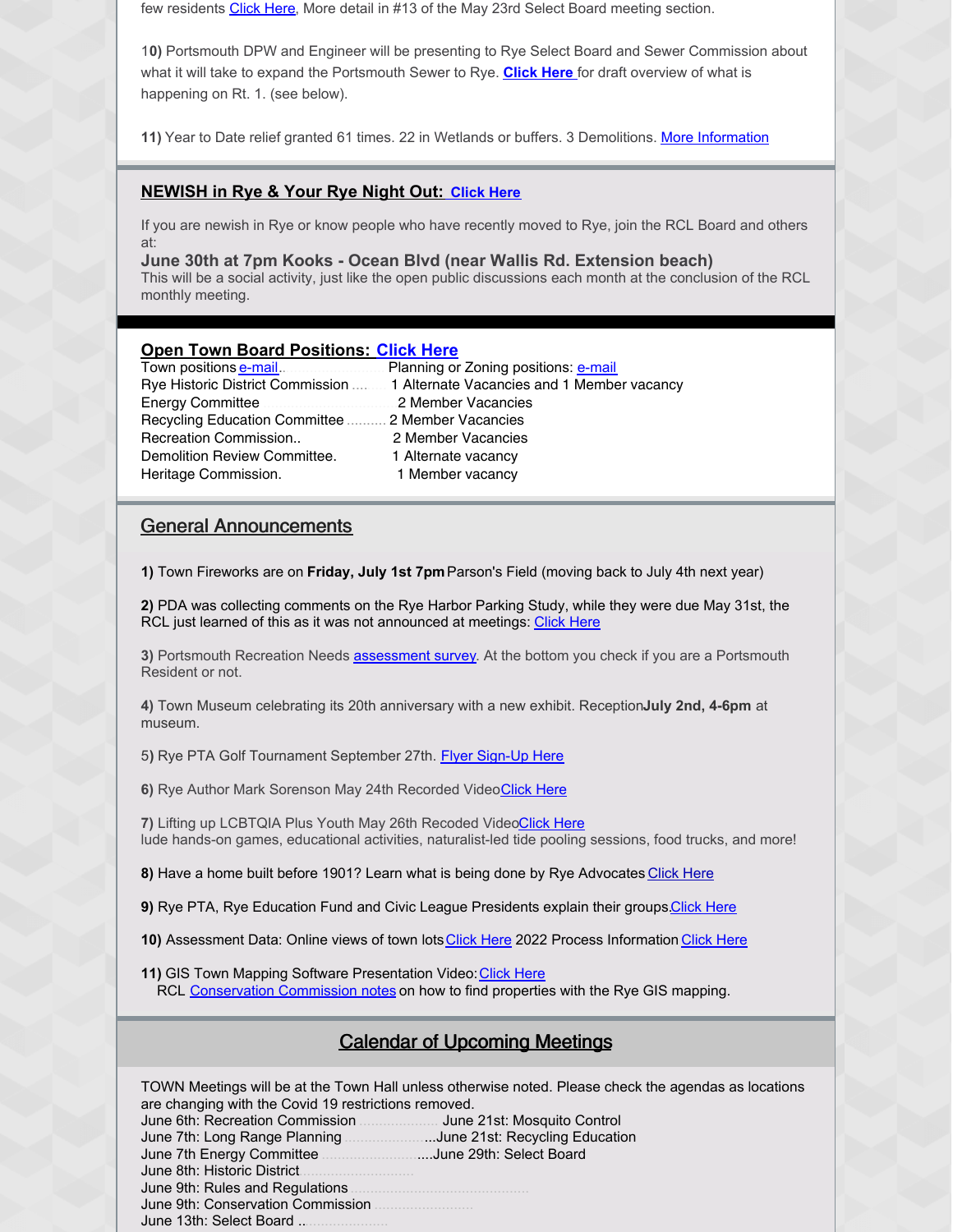June 14th Planning Board:.. June 20th: Beach Commission. June 21st Sewer Commission...



## **Select Board**

Meetings are 2nd and 4th Mondays of the month. Public Comments: At the beginning of meeting. 5 minute limit. Consent Agenda: Select Board will not discuss unless it is pulled off the consent agenda. Consent agenda is voted for as a block.

Citizen's Handbook information: [Click](https://ryecivicleague.org/wp-content/uploads/2020/10/Select-Board-2020.pdf) Here

Town Organizational Chart:....[.Click](https://www.town.rye.nh.us/sites/g/files/vyhlif3751/f/uploads/organizational_chart.pdf) Here Organizational Flow Diagram: [Click](https://www.town.rye.nh.us/sites/g/files/vyhlif3751/f/uploads/organizational_chart_info.pdf) Here Town Facebook Page:............ [Click](https://www.facebook.com/TownofRyeNH/?rf=138323789548498) Here

#### **Select Board Meeting May 23rd**

#### Video Recording: [Click](https://townhallstreams.com/stream.php?location_id=32&id=45201) Here

Draft Meeting Minutes: Not available

**1)** One Pease Cargo developer has stepped away, but the second firm is still moving forward. Next meeting is June 16th at 8am. Select Board discussed contributing \$10K towards the \$40K needed for lobbying support with neighboring communities.

**2)** Police Chief Walsh is dissatisfied with the current poor quality and part availability of new Ford cruisers and is looking at extending the life of the current Ford cruisers. [Video](https://townhallstreams.com/stream.php?location_id=32&id=45201) starts with discussion of speeding and reckless driving.

**3)** Rye Summer Parking enforcement needs seven people to cover all shifts, Chief Walsh has seven applications, but is not sure all will work out. Person must be 18 years old.

**4)** Typically Rye has thirteen Lifeguards, but as of the meeting there are only seven. Fire Chief Cotreau discussed multiple suggestions for operating so short handed this summer.

**5)** Select Board said that the e-mails and documents from Shawn Joyce about improving the process for appointed positions would be filed, but was not discussed. [Select](https://www.seacoastonline.com/story/news/local/2022/05/20/pease-air-cargo-facility-developers-portsmouth-nh-airport/9809667002/) Board Chair e-mail Joyce [Response](https://ryecivicleague.org/wp-content/uploads/2022/06/Joyce-May-14th-Response.pdf) Select Board [4-13-20](https://ryecivicleague.org/wp-content/uploads/2022/06/4-13-20_bos_minutes.pdf) minutes about improving the process. Exeter [Process](https://ryecivicleague.org/wp-content/uploads/2022/06/cc_bylaws_adopted_11-10-20.pdf) [Exeter](https://ryecivicleague.org/wp-content/uploads/2022/06/Exeter-board_committee_application_3-1.pdf) Form RCC Chair [LTE](https://ryecivicleague.org/wp-content/uploads/2022/06/Suzanne-McFarland.RCC-LTE.pdf)

6**)** Two Police officers submitted resignations, but one has offered to be available for part-time work. **7)** Select Board feels municipal trash pick for beaches and Parsons' Field may need to be year round, not just over the summer. The current summer contractor who is the only one to bid for the beach and other area trash pick-up is retiring. Trash accumulated prior to the contract starting this Summer, and DPW will ask if it can be extended in the Fall. Funding for manufactured dog waste containers was discussed along with getting business to sponsor them to assist with the costs.

**8)** DPW is working on improved trash signage for the Beach locations. Note, the DPW workers are coordinating and assembling the new Salt Shed as there were no longer sufficient funds for current contractor rates.

**9)** Town Hall Annex plan is now reduced to around \$570K, but plans are still not finalized. With only around \$250K available the Select Board discussed appropriating American Recovery Funds to cover the gap. Currently those funds are intended for Rye Water Tower painting and DPW road work.

**10)** Select Board does not want to make public the current Town Hall Annex construction plans until they are finalized.

**11)** The DPW Maintenance and Grounds person will be assigned to "over-seeing" the contractors once construction begins at the Town Hall Annex.. It now does not seem plausible for this work to be completed in 2022.

**12)** Lang Rd construction is planned to be completed by the end of the summer.

**13)** Select Board Chair discussed questions raised by resident raised about the Long Range Planning response. Resident April Statement: [Click](https://ryecivicleague.org/wp-content/uploads/2022/06/Master-Plan-Process-comments.pdf) Here Summary of the key points: Click Here

LRP Chair Draft Response: Click [Here](https://ryecivicleague.org/wp-content/uploads/2022/06/Master-Plan-Process-comments.pdf) May 10th Planning Board Minutes perception [Click](https://ryecivicleague.org/wp-content/uploads/2022/06/PB-Minutes-Feb-) Here LRP Plans and presentation from final PB minutes. Click [Here](https://ryecivicleague.org/wp-content/uploads/2022/06/PB-Minutes-Feb-8-2022-Expanded-2.pdf)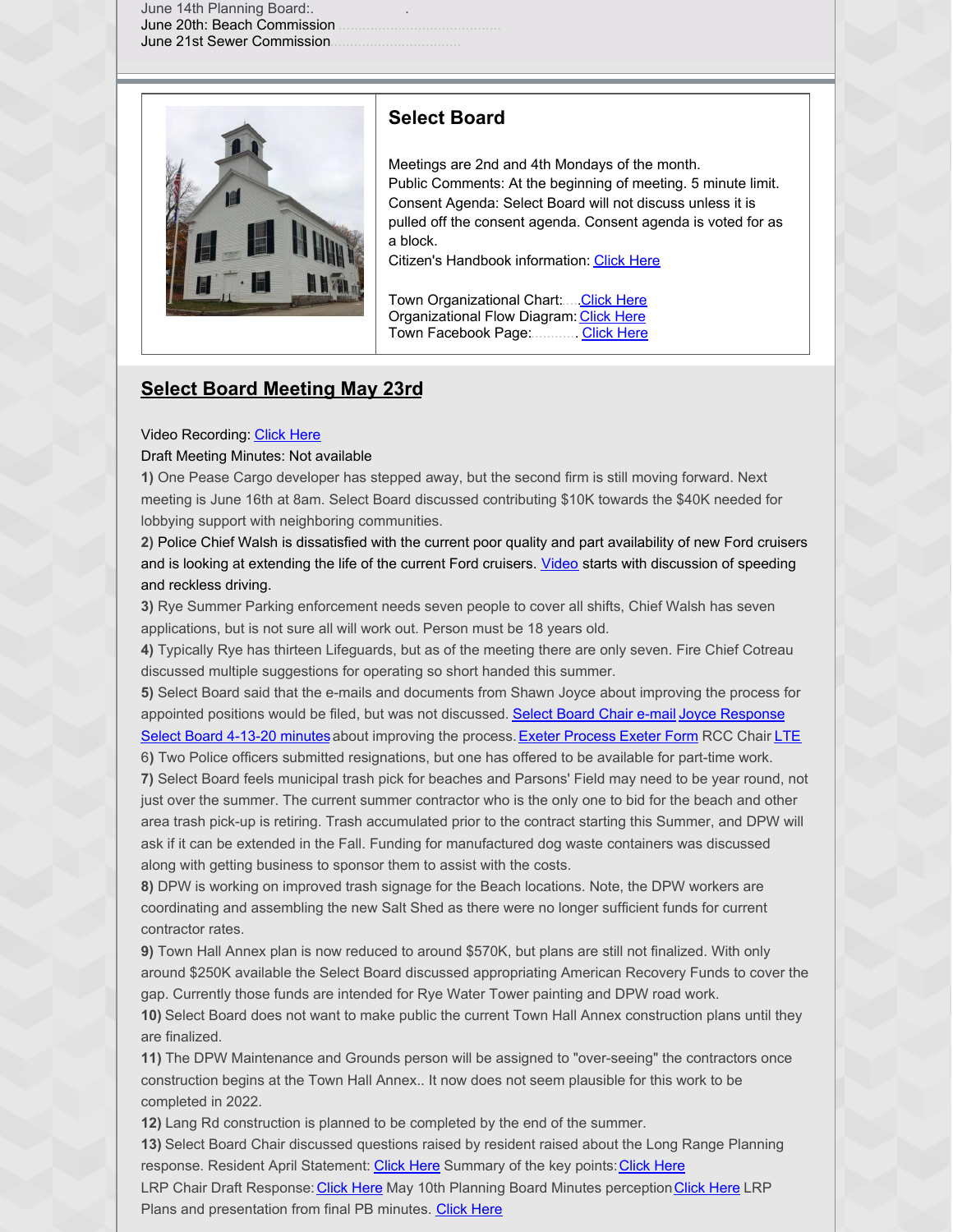1**4)** Rye 400th Overview as discussed, Events will start in December and the Town Fireworks will be back on July 4th in 2023.

#### **Select Board Meeting May 11th**

#### Video: [Click](https://townhallstreams.com/stream.php?location_id=32&id=45196) Here

Draft Meeting minutes; Not available

- **1)** Chris Jenness will be retiring from the Transfer station in July
- **2)** 7 Holland Drive release of deed to paper street was discussed.
- **3)** Select Board needed to move quickly to approve HC CLG Grant request paperwork.
- **4)** No details were shared about the next steps for Town Hall Annex.

**5)** There is a new Street Naming and Number Ordinance to help with the process for developments. Draft ordinance is not available.

**6)** Mindi Messmer presented to the Select Board about the Coakley Landfill pollutants flow into Rye.

Click [Here](https://ryecivicleague.org/wp-content/uploads/2022/06/finalselectboardpresentation5-2022.pdf) for [presentation](https://townhallstreams.com/stream.php?location_id=32&id=45196) slides. [Link](https://youtu.be/vTKCcUf4g58) to the video that is shown. Discussion starts at 53:00 onRecorded Video

**7)** Rye Select Board agreed to sign, possibly with other towns, a letter to NHDES asserting that they must act in accordance with HB494 to stop the pollution of Berry's Brook.

**8)** Key point from Mindi Messmer: Rye Water District water samples analyzed in April 2022 had a total of 26 parts per trillion (ppt) of several PFAS. The state only regulates a few of them but that doesn't mean the others are safe to drink. Messmer: "Rye deserves water without chemicals. See **my [blog](https://mindimessmer-author.medium.com/why-dont-i-trust-them-f86b31a3cf55) pos[t](https://mindimessmer-author.medium.com/why-dont-i-trust-them-f86b31a3cf55)**on this and how and why.

#### **Select Board Non Public Meetings**

May 11th: May 23rd: Personnel

#### **Select Board Meeting May 9th**

#### Video Recording: Click [Here](https://townhallstreams.com/stream.php?location_id=32&id=45195)

Draft meeting Minutes: [Click](https://www.town.rye.nh.us/sites/g/files/vyhlif3751/f/minutes/05-09-22_bos_minutes.pdf) Here

**1)** Planning Administrator presents view and history of Parsons Creek as a prelude to Rye accepting a \$100K Planning Grant from DES as part of the Storm Water funding.

Editors Note: Not discussed is this statement from the 2021 FB [Engineer](https://ryecivicleague.org/wp-content/uploads/2022/01/2021_parsonsck_wqreport.pdf) Report, nor the status of these actions from the 2016 Parson's Creek Committee and FB Engineering reports

*Historically and in 2021, FIB counts exceeded state criteria during both wet and dry weather, suggesting that both stormwater runoff and groundwater are significant sources of contamination to Parsons Creek. The low-lying topography and high groundwater table in the watershed make leachfields susceptible to* malfunction, which is likely the primary source of fecal contamination in the watershed and at the beaches. **2)** Perkins Rd safety plan has agreement with the property owners and the DPW will begin to implement those measures. Click [Here](https://ryecivicleague.org/wp-content/uploads/2022/06/Perkins-Road-Intersection-Hybrid-Plan.pdf) for diagram of the not final/approved plan.



#### **Rye Schools**

Meets 3rd Wednesday at RJH

School Policies: [Click](http://sau50.org/about_us/school_board/policies) Here Rye 2021-2022 Budget [Details](https://ryecivicleague.org/wp-content/uploads/2021/01/Rye-2021-2022-Final-Budget-Summary.pdf): **[Summary](https://ryecivicleague.org/wp-content/uploads/2021/01/RYE-21-22-FINAL-BUDGET-OVERVIEW.pdf) Details** Rye PTA: [Click](https://www.ryepta.org/) Here SAU50 Superintendent Bulletin: [February](http://sau50.ss13.sharpschool.com/UserFiles/Servers/Server_124221/File/Superintendent Messages/Superintendent Bulletin February 2021.pdf) 2021 Rye Education Foundation: [Click](https://www.ryeeducationfoundation.org/) Here Citizen's Handbook information: [Click](https://ryecivicleague.org/wp-content/uploads/2020/10/Schools-2020.pdf) Here Introduction to PTA, REF and RCL: [Click](https://youtu.be/DWks0m4ykZA) Here Rye 2021-2022 School Calendar: [Click](http://sau50.ss13.sharpschool.com/UserFiles/Servers/Server_124221/File/School Calendars/Final 2021-2022/RYE 2021-2022 Final  - Calendar.pdf) Here

## **School Board Meeting: May 18th**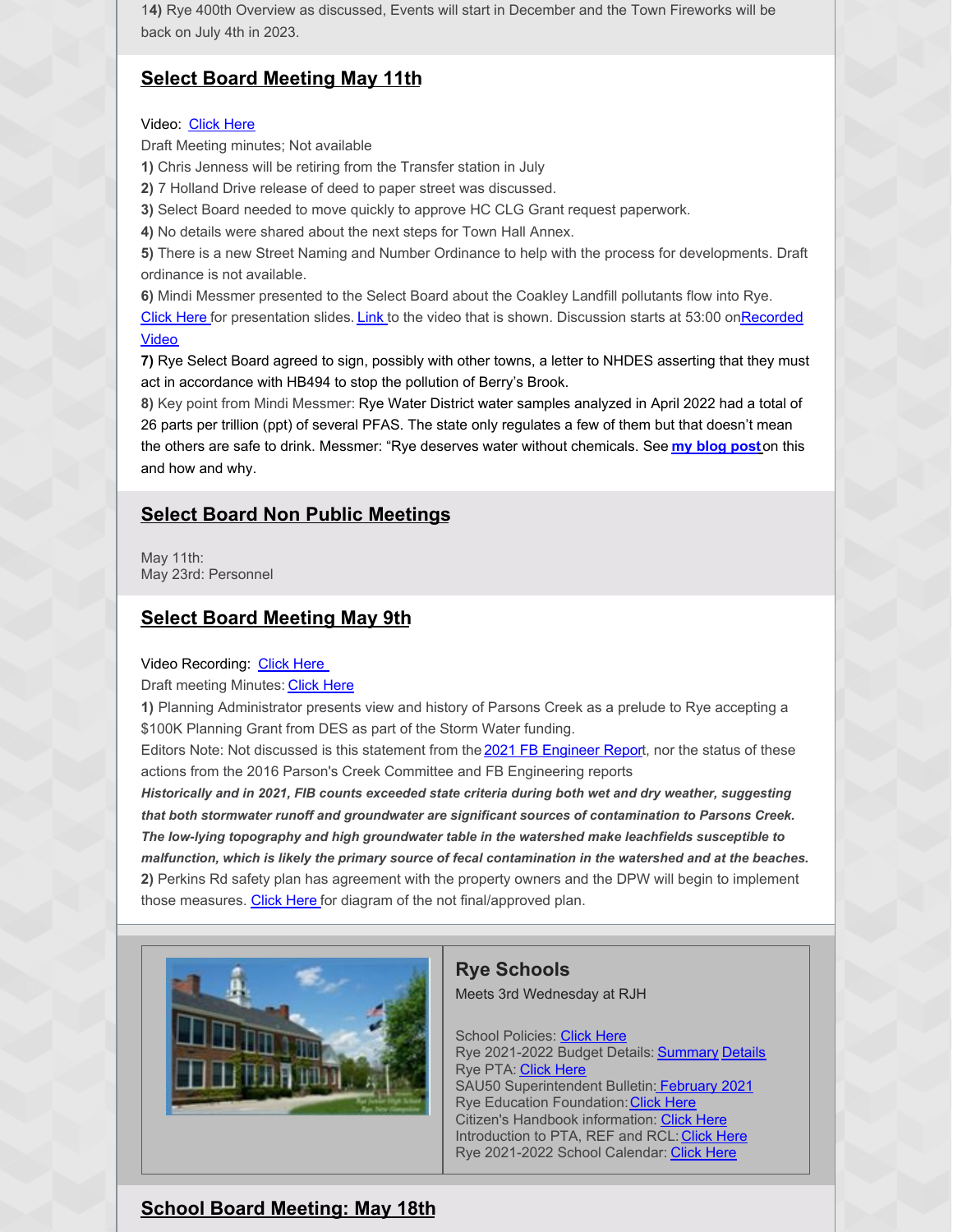Recorded Video: Not available

Draft Meeting minutes: Click [Here](https://cdn5-ss13.sharpschool.com/UserFiles/Servers/Server_205704/File/Agendas and Minutes/Rye Draft school board minutes 5-18-22.pdf)

1**)** DPW let the School know that they would no longer be plowing the major entrance and exit was to the school this coming winter

**2)** Rye will be getting \$3 million inState [Adequacy](https://www.education.nh.gov/sites/g/files/ehbemt326/files/inline-documents/sonh/fy2022-explained.pdf) Aid. Rye is [shown](https://www.education.nh.gov/sites/g/files/ehbemt326/files/inline-documents/sonh/adequacy-fy-22-muni-summary.pdf) on page 8.

**3)** The School Board approves nominations for new Rye Junior High School Physical Education and 8 Grade Language Arts teachers (5-0).

**4)** The Rye Elementary School roof replacement project will be deferred and rebid following the start of school in the fall in the hopes of completing the project during the summer of 2023.

5**)** Three finalists have been selected to replace Marie Soucy as Rye Junior High School Principal

#### **May 31, 2022, Special Board Meeting**

**1)** The School Board approved the adoption of Envision as the new math program at Rye Junior High School (5-0)

**2)** The Board voted the accept the nomination of Ms. Anne Gilbert as the next Principal of Rye Junior High School (5-0)

#### **May 31, 2022, Public Hearing**

**1)** No public comments were made during the hearing.

**2)** The School Board approved \$252,525,00 to be transferred from the School Property Maintenance Expendable Trust for the Roof Recovery Project (4-0).

# **SAU 50 School Board Meeting: May 25th**

**1)** The Joint Board voted to approve the nomination of Mr. Brian Helfrich to the position of Facilities Manager (11-0-1).

**2)** Incoming Superintendent Dr. Zadravec presented his initial transition plan to the board in preparation of his July 1 start.



#### **Rye Water District and Sewer**

**RWD:** meets 1st Wednesday of the month 9am at 60 Sagamore Rd. Rye Water Citizen's Handbook information: [Click](https://ryecivicleague.org/wp-content/uploads/2020/10/Schools-2020.pdf) Here **Sewer:** Meets 2nd Tuesday of the month

Citizen's Handbook Sewer information: [Click](https://ryecivicleague.org/wp-content/uploads/2020/10/Sewer-2020.pdf) Here

2021 RWD Rate Increase: [Click](https://ryecivicleague.org/wp-content/uploads/2021/02/RWD-Rate-Increase-April-21.pdf) Here..................2017 RCL Water in Rye Information:[Click](https://ryecivicleague.org/wp-content/uploads/2017/09/Water-in-Rye-Presentation-Final-8-Nov-17-1.pdf) Here RWD 101 Information: Click [Here.](https://ryecivicleague.org/wp-content/uploads/2017/09/RWD-Rye-Water-101.pdf)........................**2020** RWD Quality Report: **[Click](https://www.ryewaterdistrict.com/water-quality-report-and-sanitary-survey) Here** PFAS Testing updates page: [Click](https://www.ryewaterdistrict.com/conservation-tips) Here..............Conservation Tips: Click Here 2022 Budget: [Detail](https://ryecivicleague.org/wp-content/uploads/2022/02/RWD-BUDGET-2022.pdf) [Summary](https://ryecivicleague.org/wp-content/uploads/2022/02/RWD-BUDGET-SUMMARY-2022.pdf)............................. How to read your meter: [Click](https://www.ryewaterdistrict.com/documents/1076/Meter_Reading_Guide.pdf) Here 2017 Infrastructure Report Card: [Click](https://www.ryewaterdistrict.com/blog_detail.html?item_id=122) Here.........Imagine a day without water: Click Here

## **Rye Water District Meeting: May 18th**

Water Use Guidelines: Click [Here](https://www.ryewaterdistrict.com/images/images_rwi/rwi_1076_2021_Water_Conservation_-_Web_version_1352902479_4269.pdf)

Draft Meeting Minutes: **[Click](https://www.ryewaterdistrict.com/documents/1076/RWD_Minutes_5-18-22.pdf) Here**

**1)** Wallis Rd main replacement cost increases (\$82K 2022 warrant article) approved with a twenty year payment plan that starts once work is completed.

**2)** Water District Interim lawn watering/irrigation policy is being developed

**3)** Residents were mailed the 2021 Rye Water Quality Report but it is not yet formatted for posting online.

# **Sewer Commission: May 10th**

Draft Meeting Minutes[:](https://www.town.rye.nh.us/sites/g/files/vyhlif3751/f/minutes/2._sewer_commission_meeting_minutes_march_8_2022.pdf) [Click](https://www.town.rye.nh.us/sites/g/files/vyhlif3751/f/minutes/5._sewer_commission_meeting_minutes_may_10_2022.pdf) Here (no video as meetings are at the RBVD Building)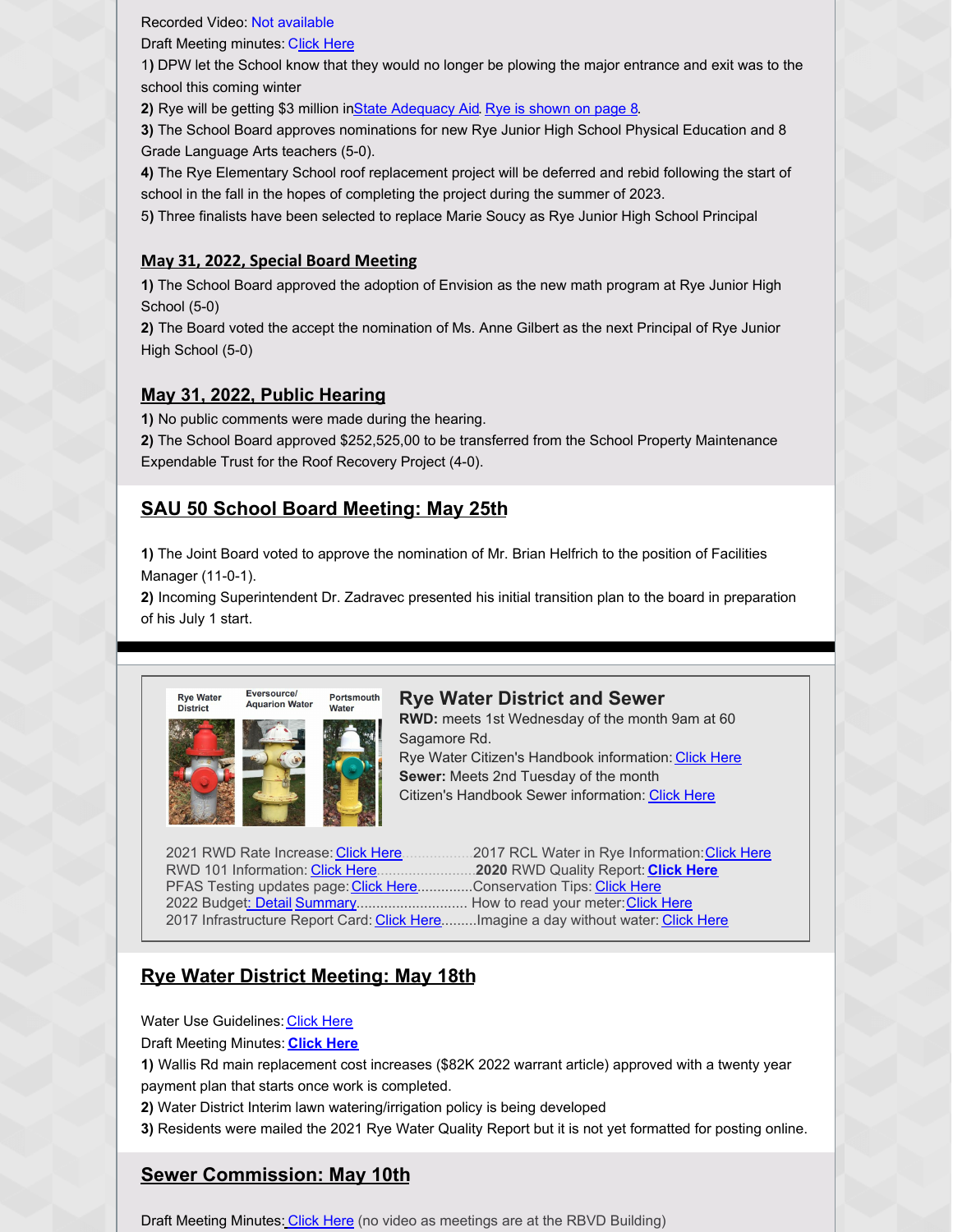**1)** A new sewer installer application was reviewed and approved as this contractor will be working at 9 Surf Lane.

**2)** Letter sent to Portsmouth City Manager to re-engage discussions on the Intermunicipal Agreement for extending the Lafayette Road (Rt. 1) sewer into Rye. Portsmouth City Engineer and DPW Director will present to the Rye Select Board and Sewer Commission.

**3)** Free NHDES Energy Evaluation suggestions could provide energy cost savings of \$2,270/19% per year (Energy management best practices, new propane supplier contract, adjust Church Rd. pump station setpoints, seal gaps and replace thermostat, Jenness Beach door seals, adjust Generator Block Heater setpoints at both pump stations.)

**4)** 9 Surf Lane Sewer application approved

**5)** 22 Jenness Ave demo and rebuild plans were not approved as Commission has questions.

**6)** Commissioners need more time to review the Wright-Pierce Pump station assessments that include replacing the Abenaqui Pump station.

**7)** Applying for a Flood Smart Seacoast Non-financial Technical Assistance grant for assessing FEMA Hazard Mitigation.

8) Clean Water State Revolving Fund Applications are also being submitted in June for Assest Management Assistance and for the Abenaqui Pump Station replacement.



#### **Planning Board**

Meets the 2nd Tuesday of the month Citizen's Handbook Information: [Click](https://ryecivicleague.org/wp-content/uploads/2020/10/Planning-and-Zoning.pdf) Here

Master Plan: [Click](https://www.town.rye.nh.us/planning-department/pages/master-plan) Here Master Plan since 2014: [Click](https://ryecivicleague.org/wp-content/uploads/2017/09/RCL-News-Master-Plan-updates-timeline-Sept-5-2017.pdf) [Here](https://ryecivicleague.org/?p=3377) and Here FEMA Floodplain presentation: [Click](https://www.town.rye.nh.us/sites/g/files/vyhlif3751/f/news/new_map_presentation_10-15-2020.pdf) Here Rye Code Book: [Click](https://www.town.rye.nh.us/sites/g/files/vyhlif3751/f/pages/town_of_rye_code_book_0.pdf) Here Parson's Creek Pollution Information: [Click](https://ryecivicleague.org/?p=2630) Here GIS Information: [Click](https://www.axisgis.com/RyeNH/Default.aspx) Here

## **Route 1 Development**

#### **To Residents:**

To date only the RCL Board has stepped up to create a Route 1 information capture document. **[Click](https://ryecivicleague.org/wp-content/uploads/2022/06/Ryes-Route-1-Lafayette-Road-June-1-2022-Draft.pdf) Here** to see draft status and e-mail to coordinate small tasks you can help with.

**1)** Rye Sewer is asking Portsmouth to open discussions on the Inter-municipality agreement. Portsmouth City Engineer and DPW direct to present to Rye Select Board and Sewer Commission (no date available yet).

## **Long Range Planning (aka Master Plan) May 3rd.**

#### Recorded Video: Click [Here](https://townhallstreams.com/stream.php?location_id=32&id=45194)

#### Draft Meeting minutes: [Click](https://www.town.rye.nh.us/sites/g/files/vyhlif3751/f/minutes/lrp_minutes_5-03-22.pdf) Here

**1)** Consultant Julie LaBranche provided an estimate (\$2,940) to write an RFP by September 10th for a complete update of the Master Plan.

**2)** The Committee discussed how they would like to change the scope of services itemized by Julie LaBranche in her estimate with a first draft by early July. Planning and Zoning Administrator, Kim Reed, will contact Julie LaBranche with the plan to reach a mutual understanding outlining the scope, estimate, and timeline of the RFP, and without exceeding the budget — fees for services (close to \$3,000).

**3)** Chair Pat Losik brought up the fact that consultant Julie LaBranche had provided additional services that were not part of the initial contract for the Vision Framework. Ms. Reed stated the scope of her work had been "outside the Master Plan" and that she had written 2 articles, one for the Rye Magazine and the March Newsletter.

Editor's Note: a resident was asked to file a Right-To-Know request in order to obtain diverse information *about the Planning Department, including the contract for the additional services rendered by Consultant Julie LaBranche. The Town responded that "No government records exist responsive to your* request." Yet, the contract was lying on a table in plain view and in a public space where documents are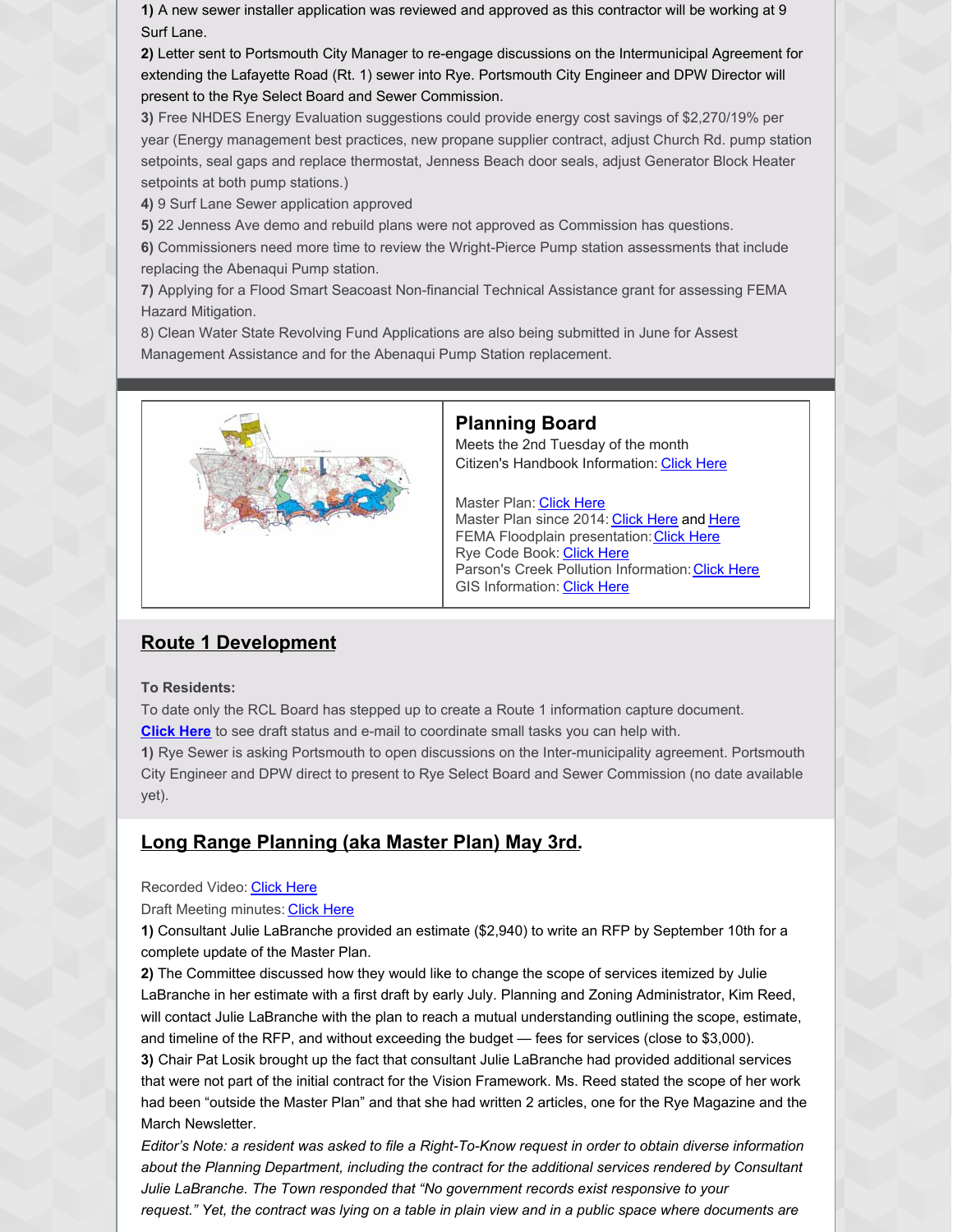*copied and reviewed, indicating the scope and amount of services for the additional "Master Planning work." [Click](https://ryecivicleague.org/wp-content/uploads/2022/06/Resident-RTK-response-May-2022.pdf) Here*

**4)** The Committee discussed a "Request from Select Board" and "did not find anything actionable." Plan is to present the LRP's response to the Planning Board at the May meeting. [Draft](https://ryecivicleague.org/wp-content/uploads/2022/06/LRP-Chair-Draft-Response-5-10-22.pdf) from PB meeting minutes. *Editor's Note: Survey information was posted in June 2022 (after PB meeting)*

#### **Other Information:**

Expanded Visioning Presentation from Julie Lebranch: [Click](https://ryecivicleague.org/wp-content/uploads/2022/06/Expanded-Julie-Lebranch-presentation-Feb-8-2022.pdf) Here Visioning Survey Results (posted June 2022) [Click](https://www.town.rye.nh.us/planning-department/pages/visioning-rye-master-plan) Here NH Statute re: Master Plan requirements [Click](https://ryecivicleague.org/wp-content/uploads/2021/03/NH-Title-64-section-674-Planning.pdf) Here **Current Rye Master Plan [Click](https://www.town.rye.nh.us/planning-department/pages/master-plan) Here** References: Stratham Master Plan [Click](https://www.strathamnh.gov/sites/g/files/vyhlif5051/f/uploads/2019.11.20_masterplan_adopted.pdf) Here...... [Bedford](http://granitestatefutures.org/news/wp-content/uploads/2018/06/Bedford_Master_Plan_RFP_2_27_2018.pdf) Master Plan RFP **Exeter [Action](https://www.exeternh.gov/sites/default/files/fileattachments/planning_amp_sustainability/page/10161/master_plan_analysis_memo_to_pb_4-8-2021.pdf) Plan** Resident synopsis of past Rye Master Plans. **[Click](https://ryecivicleague.org/wp-content/uploads/2021/02/Opinion-Feb-Master-Plan-2021.pdf) Here** Chronological History leading to the 1985 Master Plan [Click](https://ryecivicleague.org/wp-content/uploads/2021/05/Chronology-of-the-Rye-MP-May-2021.pdf) Here

#### **Planning Board Technical Review Committee (TRC) Meeting:**

**1)** None

#### **Planning Board Meeting: May 10th**

Recorded Video: Click [Here](https://townhallstreams.com/stream.php?location_id=66&id=45203)

Town Draft Meeting Minutes[:](https://www.town.rye.nh.us/sites/g/files/vyhlif3751/f/minutes/pb_minutes_3-09-21.pdf) [Click](https://www.town.rye.nh.us/sites/g/files/vyhlif3751/f/minutes/pb_minutes_5-10-22_0.pdf) Here

**1)** 931 Ocean Blvd driveway application approved.

**2)** 391 Central Rd 2 story garage with an accessory dwelling unit approved. Fire Chief will need to submit approval of site plan.

**3)** Amendment to the 30 Unit 2 bedroom Rt. 1 development. Accepted the changes to the building heights.

**4)** There is a draft ordinance for Street naming and numbering. This draft is not currently available to the public.

5) Members praised the work Draft [Statement](https://ryecivicleague.org/wp-content/uploads/2022/06/LRP-Chair-Draft-Response-5-10-22.pdf) of the LRP group and supported the LRP chair response and dismisses the points made by the resident. Current plan is to have a new Master Plan in 2022.

## **Rules and Regulations: May 5th and 24th**

Draft Meeting Minutes May 5th [Click](https://www.town.rye.nh.us/sites/g/files/vyhlif3751/f/minutes/rr_minutes_5-05-22.pdf) Here May 24th: not available

Recorded Video May 5th [Click](https://townhallstreams.com/stream.php?location_id=32&id=45192) Here May 24th [Click](https://townhallstreams.com/stream.php?location_id=32&id=45612) Here

#### **May 24th:**

**1)** Rules and Regs Committee discussed LDR Amendment 2022-1 (mostly organization changes) with Attorney Michael Donovan, who was present via ZOOM.

**2)** The Committee made a motion to go into a Non Public Session for the purpose of consulting with Attorney Michael Donovan, however, he himself noted that the Non-Public Session (NPS) had not been properly noticed and that instead the motion should be changed to a "recess" for legal advice. As per the agenda, the NPS consultation with Attorney was to discuss "LDR White Paper Transmittal." **May 5th:**

**1)** Rules and Regs Committee is reviewing the Land Development Regulations (LDR). As per meeting minutes, there are two parts to this reviewing/revising process: LDR Amendment 2022-01 and LDR White Paper Transmittal.

E*ditor's Note: the LDR was only recently adopted in 02-11-20 after an extensive revision (+\$20,000). As a* per a Right-To-Know response to a request to obtain the contract for this current review of the LDR: the *amount shall "not to exceed \$3,000 for all work except attendance at meetings" with meetings being billed at \$175/hr.*

**2)** Committee discussed the proposed changes made by Attorney Michael Donovan regarding LDR Amendment 2022-01. Many changes relate to the organizational structure of the LDR.

**3)** As per meeting minutes "There was some discussion about the white paper transmittal. It was agreed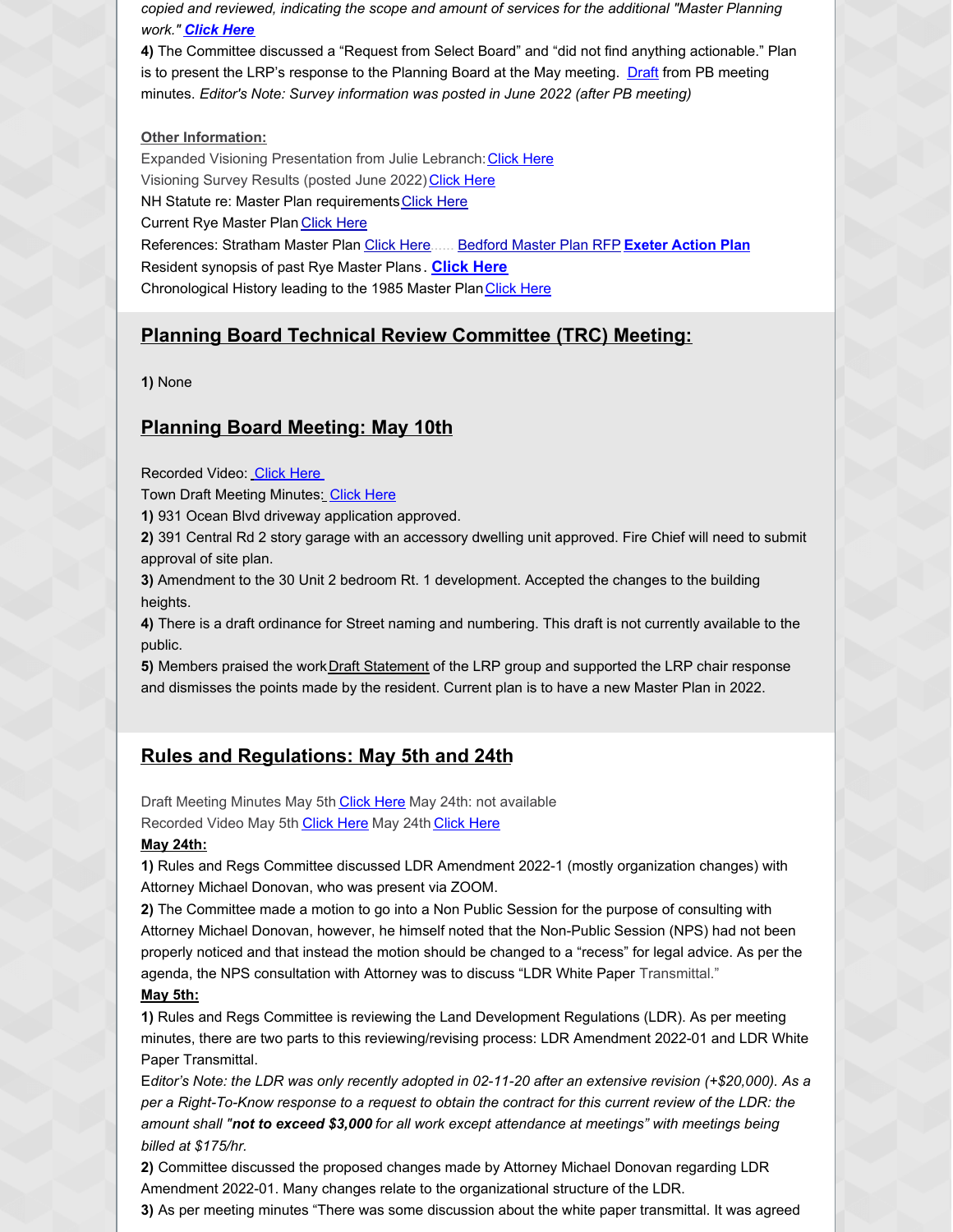that it should be reviewed by the engineers of the Planning Board." It is unclear to the public what the "white paper transmittal" relates to in regards to the LDR.

## Planning Board Agenda May 10th

Agenda: Not posted

Code of the **Town of Rye** 

COUNTY OF ROCKINGHAM **NEW HAMPSHIRE** 

**Zoning Board of Adjustments:**

Meets 1st Wednesday Citizen's Handbook information: [Click](https://ryecivicleague.org/wp-content/uploads/2020/10/zba-2020.pdf) Here

Town of Rye Code Book: [Click](https://www.town.rye.nh.us/sites/g/files/vyhlif3751/f/pages/town_of_rye_code_book_0.pdf) Here

Rye Beach Village District Zoning is independent of the Rye ZBA. [Click](https://www.town.rye.nh.us/building-inspection-code-enforcement/pages/rye-beach-village-district) Here

GIS Information: [Click](https://www.axisgis.com/RyeNH/Default.aspx) Here

## **Zoning Board of Adjustment Meeting Minutes: May 4th**

Recorded Video: **Click Here**

Draft meeting minute[s:](https://townhallstreams.com/stream.php?location_id=66&id=44071) [Click](https://www.town.rye.nh.us/sites/g/files/vyhlif3751/f/minutes/boa_minutes_5-04-22.pdf) Here

**RCL Notes and Relief/Variances Tracking Table[:Click](https://ryecivicleague.org/wp-content/uploads/2022/06/May-ZBA.pdf) Here** 61 Variances YTD

ZBA minutes do not include the Notice of Decision

**1)** 1641 Ocean Blvd - Approved 5-0 for expansion of deck and patio in the tidal marsh. Three conditions were included. Waiver from Building Code was also granted.

**2)** 46 Pollock Drive Approved 5-0 patio in the wetlands along with conditions from the Conservation Commission.

**3)** 1 Locke Road administrative appeal continued to the next meeting.

**4)** 1 Locke Road Approved 5-0 for expansion of a non-conforming structure.

## **Zoning Board of Adjustment Agenda: June 1st**

#### Agenda: [Click](https://www.town.rye.nh.us/sites/g/files/vyhlif3751/f/agendas/june_1_2022.pdf) Here

Recorded Video of June 1st meeting: [Click](https://townhallstreams.com/stream.php?location_id=66&id=45786) Here

**1)** 6 Richards Rd. Expansion of a non-conforming building

- **2)** 603 Washington Rd. Increasing lot coverage and adding a shed
- 3) 11 McLaughlin Drive Adding a shed not in the required set backs.
- **4)** 8 Hunterdale Ave. Expansion of a non-conforming structure
- **5)** 2188 Ocean Blvd. Adding an AC unit in the set backs
- **6)** 1154 Ocean Blvd. HVAC in the set backs

**7)** 171 Harbor Rd. Demolition of a non-confirming home and replacing with wetland variances

**8)** 24 Harbor View Drive. Expansion of non-conforming structure

**9)** 1031 Ocean Blvd. HVAC in the set backs

**10)** 1029 Ocean Blvd. HVAC in the set backs

1**1)** 2263 Ocean Blvd. Changing Parking - Carriage House

## **Rye Library**

Library Strategic Plan page: [Click](https://ryepubliclibrary.org/about-us/strategic-planning/2018-2023-strategic-plan/) Here Library Usage Statistics: [Click](https://www.dropbox.com/sh/dgn0vhq94lifxs1/AAA6YffiXJVmd5dGXOUI0tvJa?dl=0&preview=2019+Stats+Poster+8.5x11.pdf) Here Friends of RPL: [Click](https://ryepubliclibrary.org/resources/library-services/friends-of-rpl/) Here RPL Facebook page: [Click](https://www.facebook.com/Rye-Public-Library-188221514543239/) Here] Citizen's Handbook information: [Click](https://ryecivicleague.org/wp-content/uploads/2020/10/LBOT-2020.pdf) Here Sign up for Monthly Newsletter: [Click](https://visitor.r20.constantcontact.com/manage/optin?v=001MsT4_iATVeTU-SV46q230qUUkp3wl0BLYawihMo9DX0E-z2BvZ2kz4xq5cWzL5hz9yQit5uMPAVP3vGO2XicGZo0S3bom_SuuJ0gQP_QQIb1MGIV9mXMSo4I2rq6-ZP3CPCTakBYXRtlAK7UQtE-N_-B7xbVvwE0) Here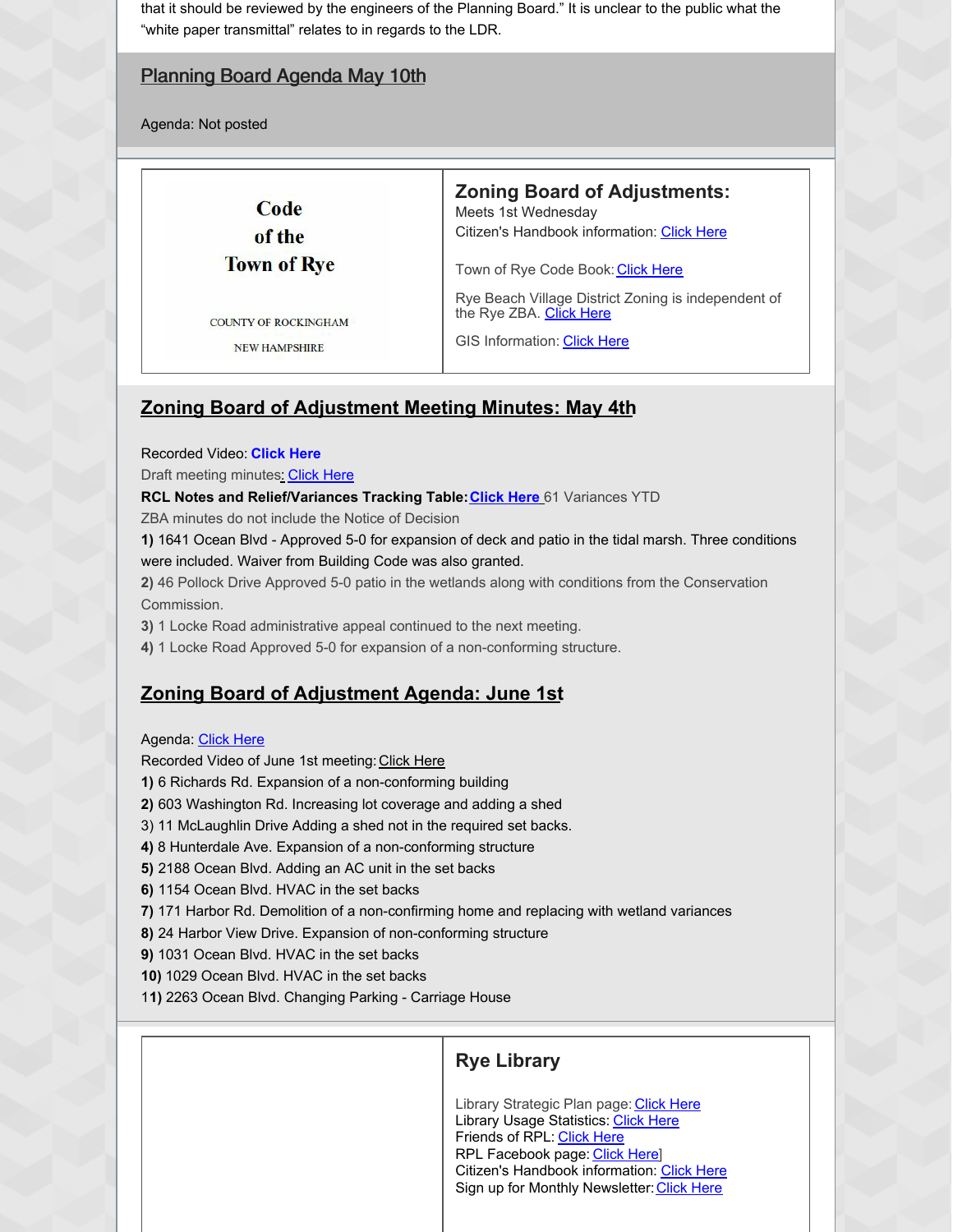

# **Library Board of Trustees (LBOT) Meeting: May 3rd and 11th**

Recorded Video: May 3rd Click [Here](https://townhallstreams.com/stream.php?location_id=66&id=45224) Town Green

Recorded Video May 11th: [Click](https://townhallstreams.com/stream.php?location_id=66&id=45407) Here

No meeting minutes available.

**1)** Meeting with the architect on June 3rd to discuss ideas for various configurations of the common beyond the one shown to date.

2**)** Met with RHS to discuss the specifics of relocating the museum from its present location.

3**)** Will meet with the advisory committee later this month to review new ideas and move toward a decision on a final version of the concept.

# **Natural Resource Inventory December 2021**

| Full Report: Click Here     | <b>Executive Summary.</b>                                | <b>Habitat section</b> | all Maps                |
|-----------------------------|----------------------------------------------------------|------------------------|-------------------------|
| Map 1 <b>Base-line</b>      | Map 6 Sea level rise.                                    |                        | Map 11 Soil limitations |
| Map 2 Watershed Boundaries. | Map 7 Water Quality.                                     |                        | Map 12 Farm lands       |
| Map 3 Groundwater           | Map 8 Forest Resources.                                  |                        | Map 13 Scenic Resources |
| Map 4 FEMA Flood 100 & 500  | Map 9 <b>Wildlife action</b> .                           |                        | Map 14 Conserved Land   |
| Map 5 Floodwater storage.   | Map 10 Productive Forest soils. Map 15 Unfragmented Land |                        |                         |
|                             |                                                          |                        |                         |



## **Conservation Commission**

Meets third Thursday of the month Citizen's Handbook information: [Click](https://ryecivicleague.org/wp-content/uploads/2020/10/Conservation-Commission-2020.pdf) Here

Engaging with CC Process: **[Click](https://www.town.rye.nh.us/conservation-commission/pages/process-nhdes-wetlands-applications-regular-expedited-and-shoreland) Here** Application Checklist for ZBA: [Click](https://www.town.rye.nh.us/sites/g/files/vyhlif3751/f/uploads/application_checklist_zba.pdf) Here Maps of Rye Conservation Maps: [Click](https://www.town.rye.nh.us/conservation-commission/pages/maps-conservation-lands-rye) Here **Conservation Parcels: [Click](https://www.town.rye.nh.us/sites/g/files/vyhlif3751/f/uploads/conslands_ryemp_24x36.pdf) Here GRANIT Conservation Properties: [Click](https://www.town.rye.nh.us/sites/g/files/vyhlif3751/f/uploads/conservation_land.pdf) Here** Goss Farm Information: [Click](https://www.town.rye.nh.us/conservation-commission/pages/goss-farm-information) Here Land Conservation for Wetlands: [Click](https://www.town.rye.nh.us/sites/g/files/vyhlif3751/f/uploads/nature_conservancy_nh_granit_nhdes_land_conservation_for_water_resource_protection_map_buffers_for_water_quality_protection_2018.pdf) Here Town Forest Management Plan: [Click](https://www.town.rye.nh.us/sites/g/files/vyhlif3751/f/uploads/town_forest_management_plan_-_final_08-2020.pdf) Here Town Forest Map: [Click](https://www.town.rye.nh.us/sites/g/files/vyhlif3751/f/uploads/featuresmap.pdf) Here Town Forest trails: [Click](https://www.town.rye.nh.us/sites/g/files/vyhlif3751/f/uploads/map_1.pdf) Here

# **Conservation Commission (CC) Meetings: May 12th**

Recorded Video: May 12th: [Click](https://townhallstreams.com/stream.php?location_id=32&id=45197) Here Draft Meeting Minutes: May 12th

## **RYE 400th Anniversary**

2023 is the 400th Anniversary for Rye and several other towns. This section will focus on those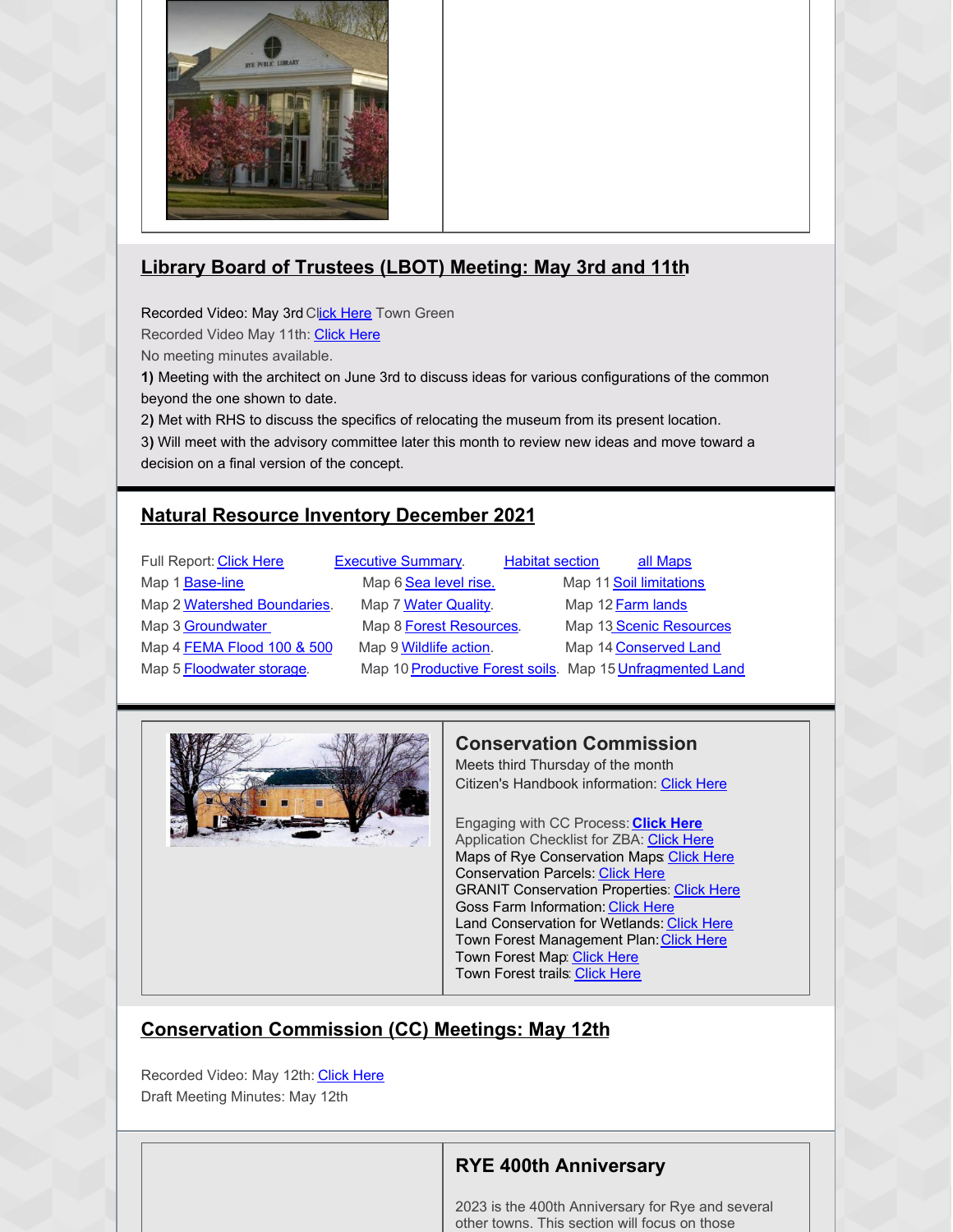activities.



# **What is happening in 2023?**

- **1)** The town will distribute funds from the \$20,000 warrant article that passed. **2)** A Rye 400th steering committee is being established and will recommend to the Select Board who should receive funding based on proposals for activities/ events it receives.
- 3) RHS talks through may possibilities [Click](https://ryecivicleague.org/wp-content/uploads/2022/06/May-2022-HDC.pdf) Here



#### **Rye Recreation**

First Monday of the month Citizen's Handbook information: [Click](https://ryecivicleague.org/wp-content/uploads/2020/10/Recreation-2020.pdf) Here

Program Flyers: [Click](https://www.town.rye.nh.us/recreation/pages/program-flyers) Here Online Registration page: [Click](https://web1.vermontsystems.com/wbwsc/nhryewt.wsc/splash.html) Here Recreation 2011 Master Plan: [Click](https://www.town.rye.nh.us/sites/g/files/vyhlif3751/f/uploads/rye_recreation_department_master_plan_2011.pdf) Here

# **Recreation Commission Meeting:**

No 2022 Meeting minutes this year.



# **Heritage, Historic & Demolition**

Citizen's Handbook: [Heritage](https://ryecivicleague.org/wp-content/uploads/2020/10/Heritage-Commision-2020.pdf) Citizens Handbook: [Historic](https://ryecivicleague.org/wp-content/uploads/2020/10/Historic-2020.pdf) District

Rye Heritage Merchandise: [Click](https://www.town.rye.nh.us/sites/g/files/vyhlif3751/f/uploads/hat_order_form.pdf) Here Heritage Commissions donations: [Click](https://www.eb2gov.com/EB2Gov.dll/TownLaunch?towncode=6862) Here Heritage Facebook Page: [Click](https://www.facebook.com/ryeheritage) Here Historic District Booklet #4: [Click](https://www.town.rye.nh.us/sites/g/files/vyhlif3751/f/uploads/hdc_booklet_4th_edition.pdf) Here Demolition Review Procedure: [Click](https://www.town.rye.nh.us/sites/g/files/vyhlif3751/f/uploads/demo_review_procedure_2012.pdf) Here Graveyards needing adoption: [Click](https://www.town.rye.nh.us/sites/g/files/vyhlif3751/f/uploads/graveyard_list_4-21-21.jpg) Here Graveyard Histories: **[Story](https://www.town.rye.nh.us/sites/g/files/vyhlif3751/f/uploads/graveyard_2.pdf) 1 Story 2** Shop Rye Historical Merchandise: [Click](https://www.ryenhhistoricalsociety.org/gift-shop) Here

## **Heritage Commission Meeting: May 5th & 24th**

Draft meeting minutes: May 5th [Click](https://www.town.rye.nh.us/sites/g/files/vyhlif3751/f/minutes/05-24-22_hc_minutes.pdf) Here May 24th Click Here Recorded Video May 5th: [Click](https://townhallstreams.com/stream.php?location_id=32&id=45613) Here May 24th Click Here

- **1) C**ompleted draft of update of RHC section of master plan
- **2)** Updates from Rye Advocates and Demo Review Com.
- **3)** Report of progress of the Historical Signage Com.
- **4)** Accept new adopter of historic graveyard
- **5)** Discussion of RHC fund raising.

6**)** May 24th: Agree to pay one half of cost of restoration of monumental windows on 2nd floor of town hall; shared cost with Friends of Town Hall

## **Demolition Review: May 6th**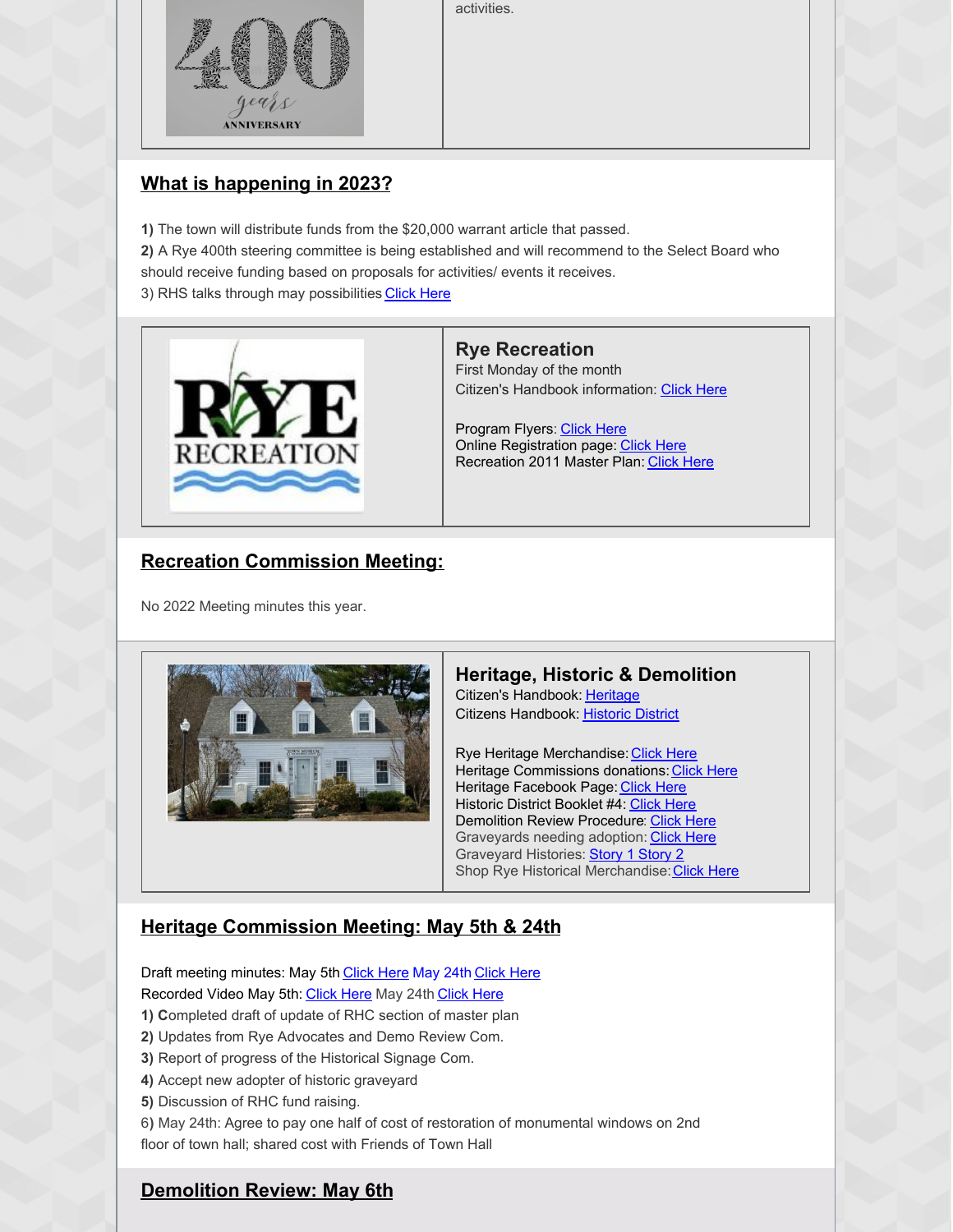# **Historic District Commission Meeting May 18th**

Recorded Video **[Click](https://townhallstreams.com/stream.php?location_id=32&id=45199) Here** Draft meeting minutes: [Click](https://www.town.rye.nh.us/sites/g/files/vyhlif3751/f/minutes/05-18-22_hdc_minutes.pdf) Here RCL meeting notes: [Click](https://ryecivicleague.org/wp-content/uploads/2022/06/May-2022-HDC.pdf) Here **1)** Developed the who and what for Rye 400th **2)** Holiday stroll in 2022 will be the first event **3)** The updated HDC Application is making progress 4**)** Eight locations have been identified for new Rye Historic signs.

# **Rye Town Center Committee Meeting: May 4th**

Recorded Video: Click [Here](https://townhallstreams.com/stream.php?location_id=32&id=45191)

Draft meeting minutes: [Click](https://www.town.rye.nh.us/select-board/minutes/rye-town-center-committee-minutes-12) Here

RCL Meeting summary: [Click](https://ryecivicleague.org/wp-content/uploads/2022/06/May-2022-RTCC-1.pdf) Here

**1)** TAP Grant is progressing, but subject to the Governors 10 year budget plan.

2**)** When timing is wright, updates and timeline will be presented to the Select Board

**3)** Discussion about what the Committee can be doing now and where the focus should be. Planning for the future.



## **Energy & Recycling**

Rye Energy Reports: [Click](https://www.town.rye.nh.us/energy-committee/pages/rye-energy-reports) Here Recycling Brochure: [Click](https://www.town.rye.nh.us/sites/g/files/vyhlif3751/f/uploads/recycling_center_brochure.pdf) Here Food Compost Program: [Click](https://www.town.rye.nh.us/sites/g/files/vyhlif3751/f/uploads/updated_rye_food_waste_collection_info_11_17_15.pdf) Here **Zero Waste Presentation: Click [Here](https://www.town.rye.nh.us/sites/g/files/vyhlif3751/f/uploads/wastezero_presentation_12-15-14.pdf)** Community Power Information: [Click](https://ryecivicleague.org/wp-content/uploads/2021/10/Brochure-two-pager-Community-Power.pdf) Here

## **Rye Energy Committee Meeting: No May minutes**

## **Rye Recycling Education Committee: May 17th**

Draft Meeting minutes: Click Here

Video Recording: none

**1)** HELPSY is a regional source for recycling all textiles, clothing, etc. No room for bin at Rye transfer station so items may be dropped off at rear of Comcast parking lot on Greenleaf Ave. in Portsmouth **2)** Swap shop looking for more volunteers; inform transfer station attendants if interested

**3)** Recycling at RJH discussed at RCL environmental presentation at the school in May

**4)** Discussion of composting for Mr Fox at transfer station

**5)** RREC seeks more members

# **Telecommunication Infrastructure Committee: March 31st**

Recorded Video: Click [Here](https://townhallstreams.com/stream.php?location_id=32&id=36502)

## **Mosquito**

Mosquito Complaint Form: [Click](https://www.town.rye.nh.us/sites/g/files/vyhlif3751/f/uploads/rmcc_complaint_report_form.pdf) Here 2020 Mosquito Control Notice: Click [Here](https://www.town.rye.nh.us/sites/g/files/vyhlif3751/f/uploads/rye_2020_0.pdf) Dragon Mosquito Program Overview: [Click](https://www.dropbox.com/sh/5x4xppdpjdwwpkl/AADqvMwqm98Ze-l5W_YnKQ1wa/2020 Minutes/October?dl=0&preview=BOT+10-13-2020+Meeting.mp4&subfolder_nav_tracking=1) Here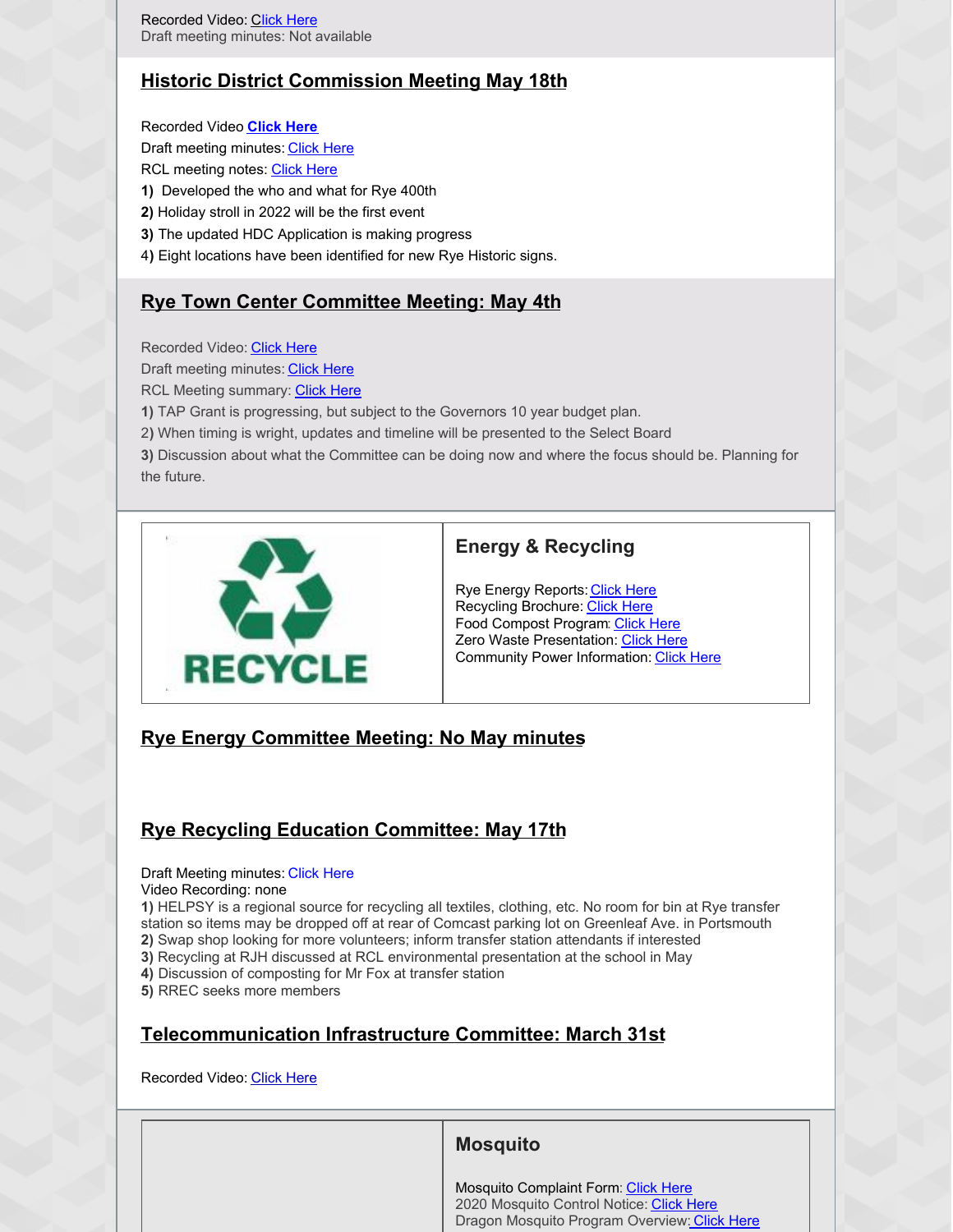

# **Mosquito Commission Meeting: May 17th**

Draft Meeting minutes; none

Recorded Video: [Click](https://townhallstreams.com/stream.php?location_id=32&id=45198) here

Public Notice about spraying: [Click](https://www.town.rye.nh.us/sites/g/files/vyhlif3751/f/uploads/rye_spray_notice_2022.pdf) Here

**1)** Dragon Mosquito, began treating the salt marshes in early May with their work in full swing by Memorial Day.

**2)** Because of a confirmed case of West Nile Virus, Rye is in the "moderate" category as determined by the State of NH; neighboring N. Hampton is in the "high" category.

**3)** RMCC commissioners will be distributing educational posters to local businesses in June in an effort to keep people informed of mosquito activity in our community.

**4)** As a reminder, the public is welcome to attend RMCC meetings, held on the 3rd Tuesday of each month at Town Hall. The next meeting is June 21st.



#### **Beach Committee**

2018 Beach Committee Report: [Click](https://www.town.rye.nh.us/sites/g/files/vyhlif3751/f/uploads/beach_committee_report_2018.pdf) Here Parking Assessment Study: [Click](https://www.town.rye.nh.us/sites/g/files/vyhlif3751/f/uploads/traffic_assessment_0.pdf) Here

## **Beach Committee Meeting: May 16th**

Draft Meeting minutes: [C](https://www.town.rye.nh.us/sites/g/files/vyhlif3751/f/minutes/05-16-22_beach_comm_minutes.pdf)lick [Here](https://www.town.rye.nh.us/sites/g/files/vyhlif3751/f/minutes/05-16-22_beach_comm_minutes.pdf)

Recorded Video: **[Click](https://townhallstreams.com/stream.php?location_id=32&id=45295) Here**

1) Old Beach Rod parting discussed, but any complaints or comments should be use e-mail or the town website, not talking directly to a member. Beach [Committee](mailto:beachcommittee@town.rye.nh.us) e-mail

- **2)** Remote school, end of the year and staffing changes have left the Poster Project quiet, Committee will try and communicate with the schools again.
- **3)** Cable Road trash build up was discussed.

| <b>Summary of Rye Capital Project Requests: 2019 -</b><br>2024 |                       |
|----------------------------------------------------------------|-----------------------|
| Table 9                                                        |                       |
| <b>Projects under the Rye Board of Selectmen:</b>              |                       |
| <b>Town Buildings &amp; Administration:</b>                    | 2018<br><b>Actual</b> |
| <b>Scanning Documents For Storage</b>                          | \$60,000              |
| Purchase of 500 Washington Road                                | \$0                   |
| Town Hall - Exterior Painting & Repair                         | \$120,000             |
| <b>Land Development Requlations Update</b>                     | \$23,205              |
| Old Police Station/Trolley Barn                                |                       |
|                                                                | \$203,205             |

## **Budget, CIP and Trust Funds**

CIP Plans: [Click](https://www.town.rye.nh.us/capital-improvements-program-committee/pages/capital-improvements-plans) Here Town 2022 Budget: 1 page [summary](https://ryecivicleague.org/wp-content/uploads/2022/02/2022-Budget-Sheet-Delib-meeting.pdf) Town 2021 MS-7: **[Click](https://ryecivicleague.org/wp-content/uploads/2021/01/2021_MS7.pdf) Here** Town 2020 Budget Sheet: RWD 2022 Budget: [Click](https://ryecivicleague.org/wp-content/uploads/2022/02/RWD-BUDGET-2022.pdf) Here RBVD 2022 Budget: **[Click](https://ryecivicleague.org/wp-content/uploads/2022/02/RBVD-2022-Proposed-Budget.pdf) Here** JBVD 2022 Budget: **[Click](https://ryecivicleague.org/wp-content/uploads/2022/02/JBVD-Budget-2022.pdf) Here** School Budget: [Click](https://ryecivicleague.org/wp-content/uploads/2022/02/School-Budget-1-page-22-23.pdf) Here RCL Budget Analysis: 2022 [presentation](https://ryecivicleague.org/wp-content/uploads/2022/02/RCL-2022-Budget-Analysis-Pre-Delib.pdf)

# **Capital Improvement Plan (CIP) No Minutes**

1) **Capital [Improvement](https://www.town.rye.nh.us/sites/g/files/vyhlif3751/f/uploads/2022-2027_cip_final.pdf) Plan** accepted by the Select Board.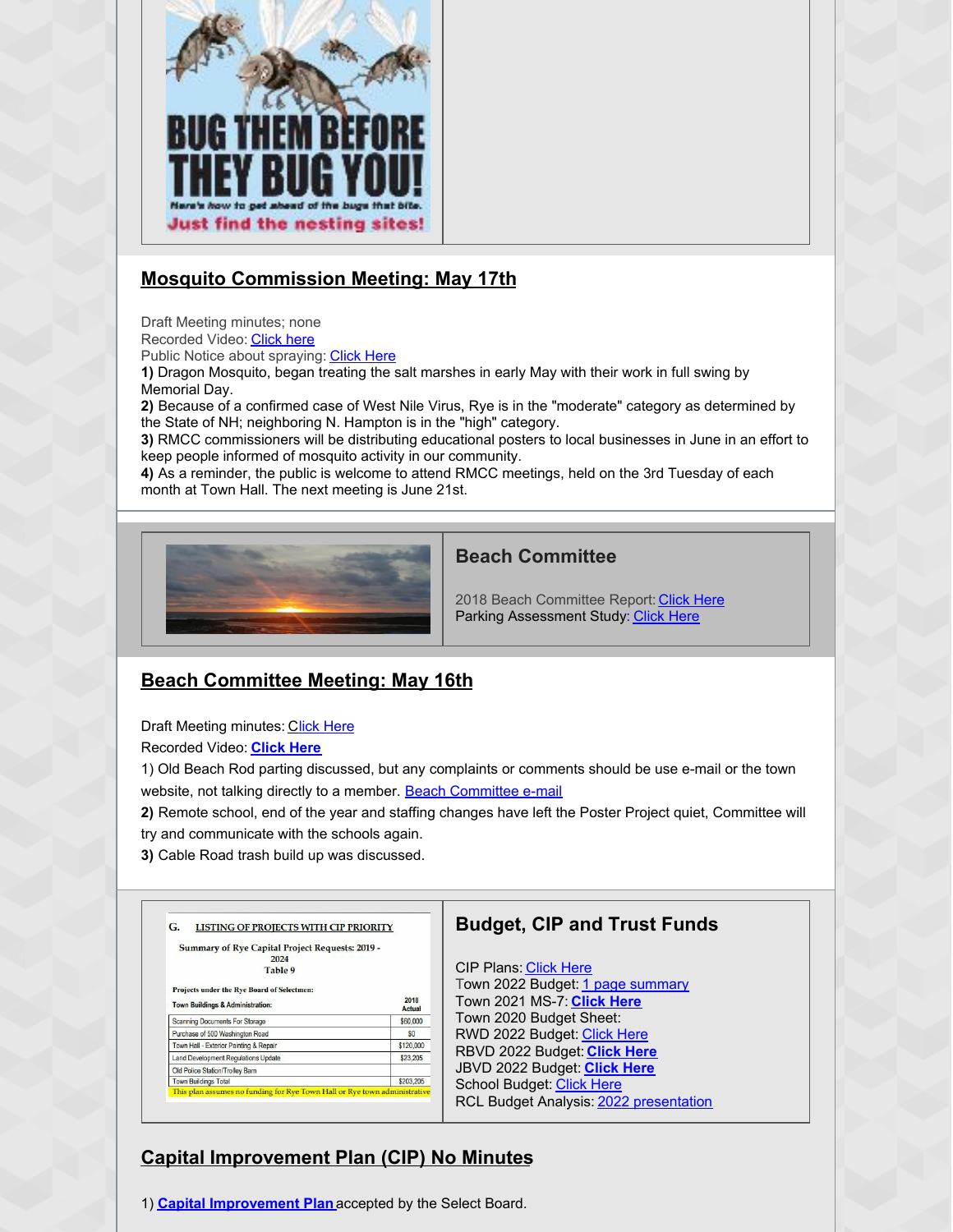## **Budget Committee Meetings: April 26th**

**Districts 2022**

**Rye Beach Village District**

**1)** \$140,852 Budget was approved.**[Click](https://ryecivicleague.org/wp-content/uploads/2022/02/RBVD-2022-Proposed-Budget.pdf) Here** for details.

**Jeness Beach District Budget**

**1)** \$92,545 budget was approved as the district funds are for the Hydrant costs and water.**[Click](https://ryecivicleague.org/wp-content/uploads/2022/02/JBVD-Budget-2022-1.pdf) Her**

**Rye Water District Budget**

**1)** Total operating budget of \$1,761,760 **[Summary](https://ryecivicleague.org/wp-content/uploads/2022/02/RWD-BUDGET-SUMMARY-2022.pdf) [Details](https://ryecivicleague.org/wp-content/uploads/2022/02/RWD-BUDGET-2022.pdf) Pie [Chart](https://ryecivicleague.org/wp-content/uploads/2022/02/RWD-APPROPRIATIONS-BY-DEPT-2022.pdf)**

#### **Trustee of the Trust Funds Meeting: December 7th**

Draft Meeting Minutes: [Click](https://www.town.rye.nh.us/sites/g/files/vyhlif3751/f/minutes/12-07-21_ttf_minutes.pdf) Here

Recorded Video: [Click](https://www.townhallstreams.com/stream.php?location_id=32&id=41529) Here

**1**) Trustees feel the at the portfolios are well positioned in the high dividend paying equities

## **Additional Town related Web Sites**

Rye Historical Society: Click [Here.](https://www.ryenhhistoricalsociety.org/)................Town Facebook page: [Click](https://www.facebook.com/TownofRyeNH/) Here Rye Police Facebook Page: [Click](https://www.facebook.com/ryepolice/) Here Fire Department Facebook: [Click](https://www.facebook.com/RyeFireRescue/) Here Rye Beach & Jenness Beach District Information: [Click](https://ryecivicleague.org/?p=2380) Here NH's Citizen's Count: [Click](https://www.citizenscount.org/) Here

## **Rye Public Forum Discussion Topics at YOUR RYE NIGHT OUT**

Once the RCL monthly meeting concludes, there is a public forum discussion about current topics in town. All are welcome to join this discussion and introduce town-related topics. **[CLICK](https://ryecivicleague.org/?p=6194) HERE** for details

## **Other Town Activity**

#### **About the Rye Civic League and the Civic News**............................................

The Rye Civic League (founded in 1968 by Frances Holway, Joan LaFrance and Marjorie Miller, disbanded in 1992 and revived in 2009) is a voluntary association that educates and motivates people to act as informed citizens of Rye.

To receive Town News go to the Rye Civic League [Website](http://r20.rs6.net/tn.jsp?t=xkvxbzabb.0.0.dyij4jiab.0&id=preview&r=3&p=http%3A%2F%2Fryecivicleague.org%2F) and enter your name and e-mail.

All articles are written by the RCL editors. Questions or comments? Feel free to contact the RCL at [civicnews@ryecivicleague.org](mailto:civicnews@ryecivicleague.org)

#### **Rye Town Handbook from the Rye Civic League:.................................................**

NOTE: 2020 Update is available at the Library, Native and other locations. All sections are also posted on the Rye Civic League website

The Rye Citizens' Handbook has been created by the RCL to provide a consolidated resource to assist citizens in interacting with the various employees, board and commission members of the Town. It contains a description of each of the positions and groups, together with the contact information for each. It provides a road map to assist citizens in interacting with each function. The document is fluid. The intention of the RCL is to revise the Handbook at least annually in